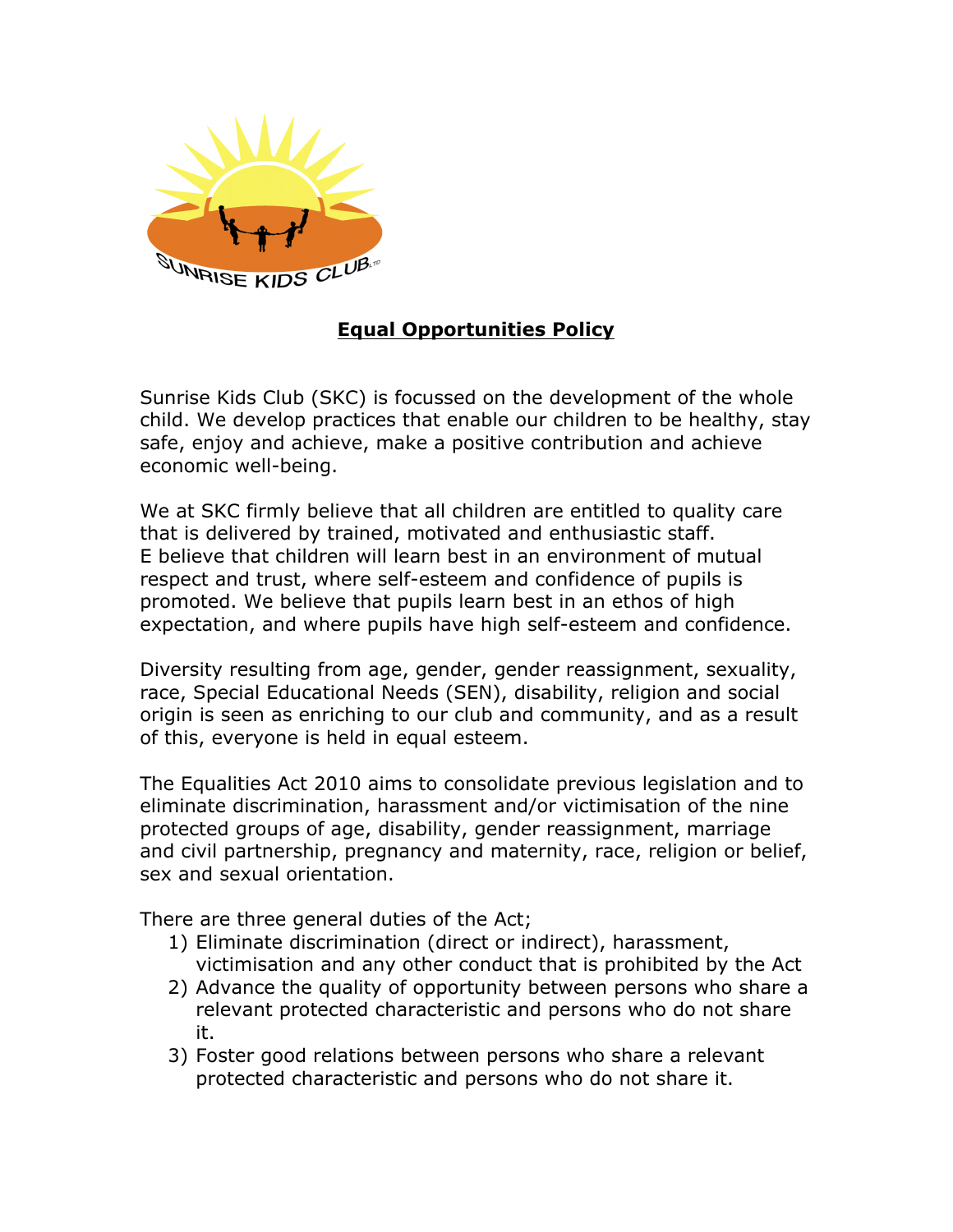The law is that Sunrise Kids Club (SKC) is not allowed to unlawfully discriminate against pupils, staff or parents/carers because of any of the above.

The law on disability discrimination is different from the rest of the act, is Sunrise Kids Club (SKC) works in only one direction,; it protects disabled people, but not those who are not disabled. Sunrise Kids Club (SKC) is able to treat disabled pupils and in some cases are required to according to their needs.

### **Roles and Responsibilities The role of staff**

- Treat pupils fairly and with respect
- Maintain awareness of equality policy and objective
- Provide material giving positive images of protected characteristics
- Challenge incidents of prejudice or discrimination
- Record serious incidents (pastoral records, behaviour logs…) draw to attention of the manager of Sunrise Kids Club (SKC)
- Support one another and encourage stag to intervene in positive way

## **The role of the manager**

- Implement the clubs equality policy and plan
- Ensure all staff are aware of the equality guidelines and apply them fairly
- Promote equal opportunity in the clubs environment
- Deal with incidents of discrimination (direct or indirect), harassment, victimisations and any other conduct that is prohibited by the Equality Act

## **Steaming Equality Policies**

Equality in Sunrise Kids Club (SKC) will provide an ethos that:

Creates a club culture where everyone, irrespective or age, disability, gender reassignment marriage an civil partnership, pregnancy and maternity, race, religion or belief, sex, sexual orientation and socioeconomic factors;

- Feels welcomed and valued (including pupils, parents, staff, club community and wider community members participating in club life)
- Ensures all pupils and staff are encourages to achieve their full potential
- Respects and values differences between people
- Prepares pupils for life and diverse society